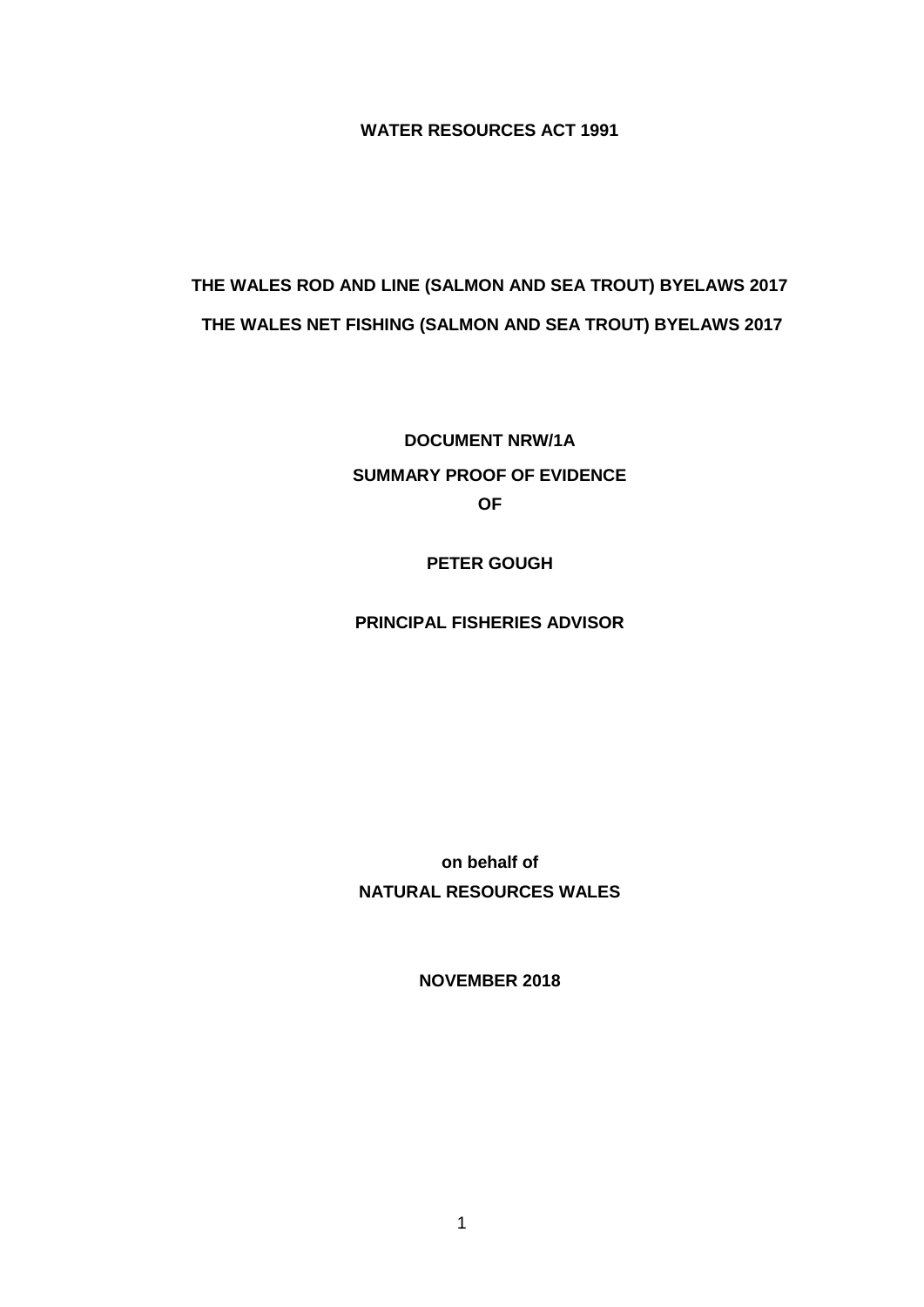# **1 Personal Background**

- 1.1 My name is Peter Gough and I am the Principal Fisheries Advisor for Natural Resources Wales (**NRW**). I have worked for NRW, its predecessor bodies in Wales and for other similar bodies in England for 38 years. During this time, I have worked on fisheries matters, principally the management of migratory salmonids and the maintenance, improvement and restoration of their habitats.
- 1.2 I am a Master of Science in Hydrobiology, a member of the Institute of Fisheries Management and a Chartered Environmentalist.

# **2 Scope of evidence**

- 2.1 In my evidence, I address the following issues in relation to the status of salmon and sea trout stocks in Wales and to the proposed Wales Rod and Line (Salmon and Sea Trout) Byelaws 2017 and the Wales Net Fishing (Salmon and Sea Trout) Byelaws 2017 ("the All Wales Byelaws"):
	- a.identification of the status of salmon and sea trout stocks in Wales;
	- b.consideration of whether the available data indicates that there is a decline in these stocks and if so, its nature and extent;
	- c. assessment of the causes of stock decline;
	- d.NRW's proposed measures to address this decline;
	- e.consideration of the contribution and effectiveness of the All Wales Byelaws as part of these measures;
	- f. the proportionality of the All Wales Byelaws as a means to address the decline in stock.

# **3 Introduction**

3.1 There are about 33 rivers in Wales that support populations of migratory salmonids – salmon and sea trout. Principal Salmon Rivers, of which there are 23, were designated under a Ministerial Direction in 1998 ("**the Direction**")<sup>1</sup> which required the Environment Agency (the duties of which became part of NRWs statutory roles in 2013) to undertake a number of

**.** 

 $1$  LEG/13, LEG/14.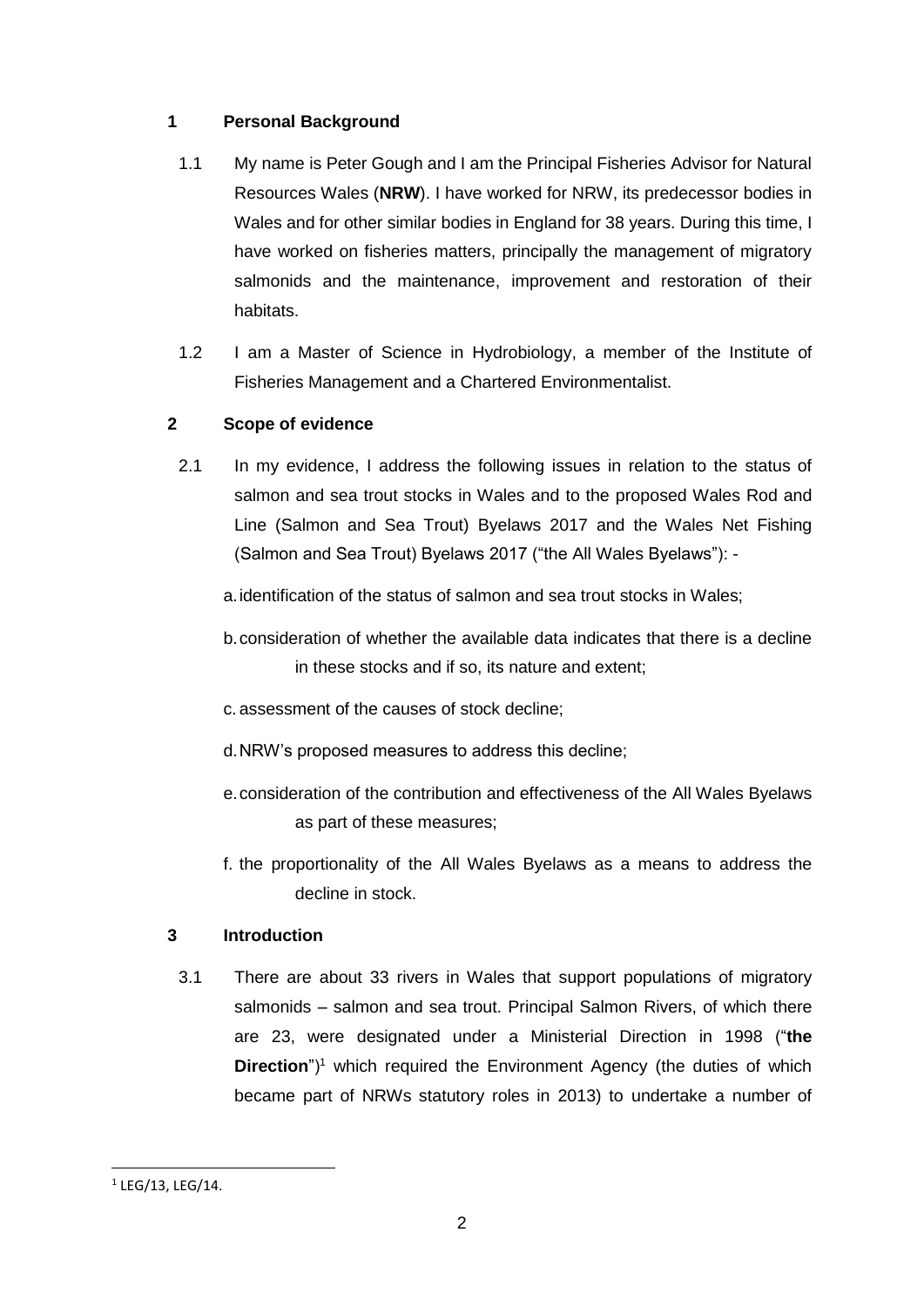processes relating to the assessment and conservation of salmonid populations.

3.2 NRW's current procedures follow this Direction (which remains extant today), and which has since been supplemented by further statutory duties and guidance.

## **4 Identification of the status of salmon and sea trout stocks in Wales**

- 4.1 Through its annual adult salmon and sea trout stock assessments and the evidence drawn from juvenile salmonid population surveys, NRW has gathered substantial evidence of the status of salmonid fish stocks.
- 4.2 The annual datasets for salmon are used to assess the likely status of stocks into the future. This method, which is complex and employs Bayesian statistics, uses a 10-year time period of annual data and the fitting of a regression line that is extended to a 5-year estimate of future stock status.<sup>2</sup> The Management Target adopted is for adult stocks to exceed their annual Conservation Limit in at least four of every five years.

# **5 Consideration of whether the available data indicates that there is a decline in stocks and if so, its nature and extent**

5.1 The great majority of salmon stocks in Wales and most sea trout stocks are falling below their Management Targets (achievement of which requires stocks to exceed their annual egg deposition targets for at least 4 years in any 5) and are deemed unsustainable because of the risk of ongoing decline. It is now imperative for spawning fish to be preserved so that stock levels do not fall to unsafe levels and that declines are reversed.

# **6 Assessment of causes of stock decline**

- 6.1 NRW recognises that a range of factors contribute to decline of salmon and sea trout stocks. The key causes of stock decline include:
	- a.**Marine environment**: Pressures in the marine environment, such as climate variations, industrial developments and bycatch of migrating salmon smolts.

**<sup>.</sup>**  $2$  The method is described in detail by my colleague Ian Davidson (NRW/2) and by NRW's advisors, Cefas, in a witness statement by Dr Jonathan Barry (NRW/3). The latter also addresses a critique of the statistical modelling that was commissioned by the Angling Trust on behalf of a consortium of anglers.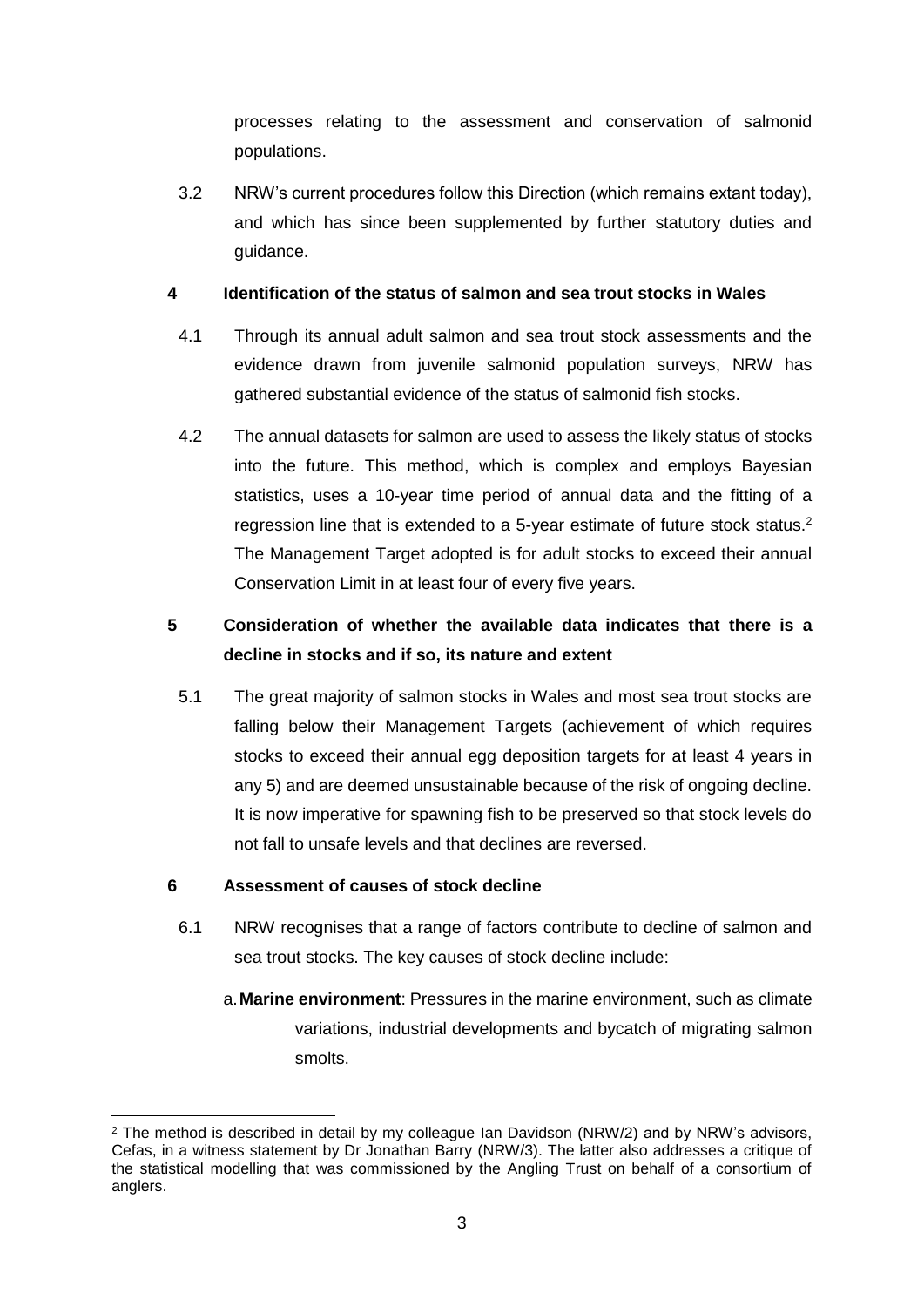- b.**Riverine Environment**: The degradation of the species' freshwater riverine habitats, due to factors such as water quantity, pollution and damaged river riparian habitats.
- **c.Avian predation:** The process of predation is a natural one, however this has become clouded by relatively recent adjustments to the geographic range of both bird species. Depleted stocks of fish may not withstand ongoing predation that might still occur as birds are attracted by and target more abundant species.
- d.**Climate change**: Salmon and trout are highly sensitive to temperature, particularly in the final stages of adult maturation and in their development from eggs to young fish. Rising river temperature as a result of climate change is a contributing factor.

#### **7 NRW's proposed measures to address the decline in stocks**

- 7.1 As noted above, NRW is responding to the problem in three complimentary ways:
	- a.First, NRW is proposing catch control byelaws that apply to rod and net fishing on rivers that are wholly within Wales, that will ensure that spawning populations are maximised ("**the All Wales Byelaws**").
	- b.Secondly, NRW is implementing a suite of land management measures aiming to improve the river environment. <sup>3</sup> Further, NRW is also engaged in remedial action to restore river habitat quality and to address other factors operating in the freshwater environment.
	- c.Thirdly, NRW is NRW is also proposing further byelaws in respect of cross border rivers.

#### **The 'All Wales' Byelaws**

**.** 

7.2 The depleted salmonid stocks can no longer support ongoing exploitation by net and rod fisheries if they are to return to a more favourable population status in future. In summary, the 'All Wales' Byelaws will implement the following measures over the course of their ten year lifespan.

<sup>&</sup>lt;sup>3</sup> These measures will be addressed in the evidence of Mr Robert Vaughn (NRW/6), and in an Annex to my main proof of evidence NRW/1(B).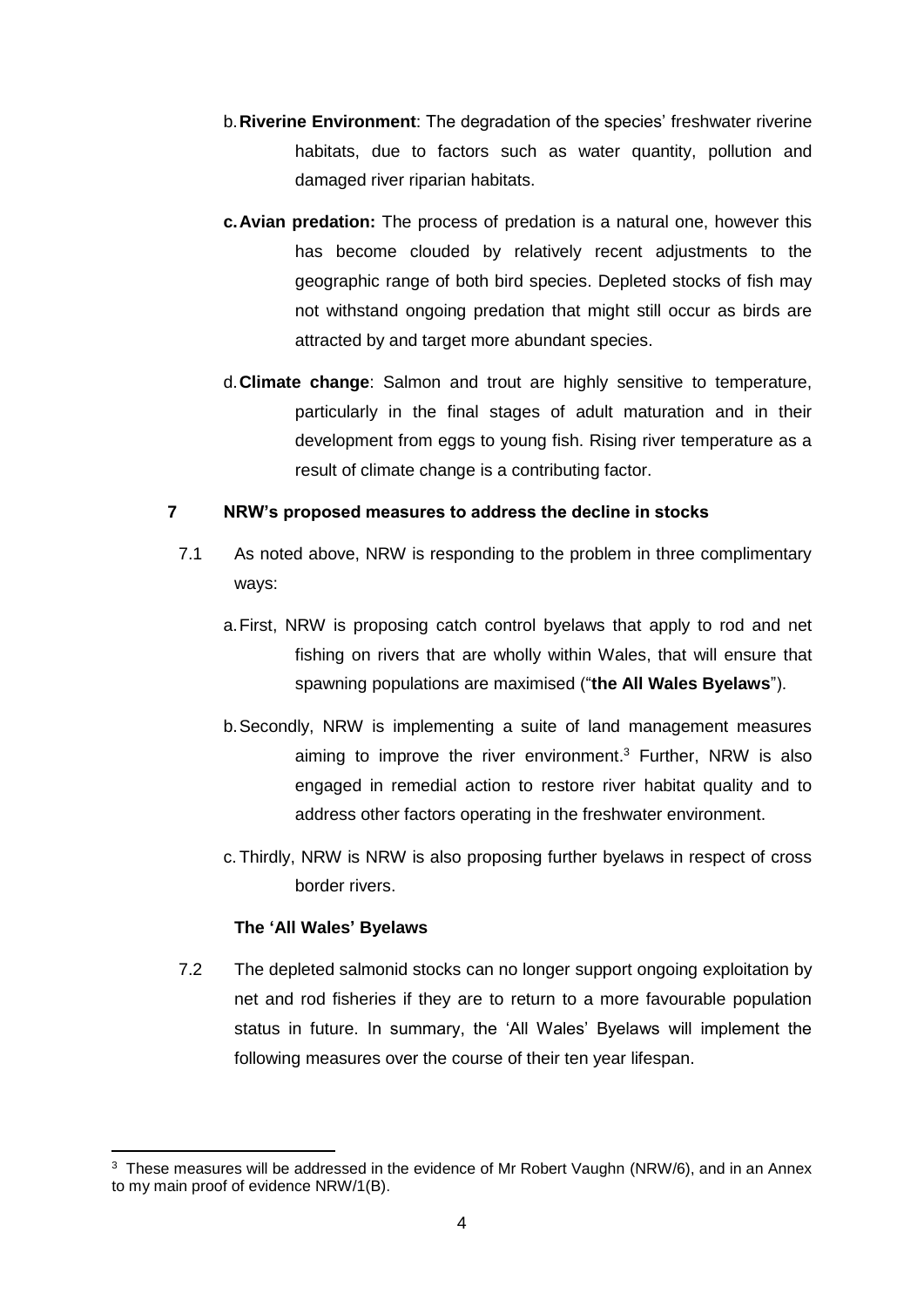- a) Catch and release of salmon a mandatory requirement that any salmon caught by rods and nets will be returned to the river.
- b) Rod fishing method controls which introduce and require:
	- (a) A ban on treble and double hooks on lures
	- (b) A ban on treble hooks with a gape-size larger than 7mm for flies
	- (c) Use of barbless and debarbed hooks only
- c) Ban on fishing for salmon with worm bait
- d) a seasonal restriction on the use of shrimp and prawn bait
- e) A slot limit of 60cm for rod-caught sea trout
- f) Net fishing season changes (see Appendix 2 to my main proof for full details).
- 7.3 Additional control measures are proposed to protect sea trout stocks on targeted rivers where these are deemed necessary, including statutory C&R fishing in the period when net fishing is constrained each year until  $1<sup>st</sup>$  May, and method controls on bait before 1<sup>st</sup> May.
- 7.4 It is proposed that there will be a 5 year interim review in order to monitor performance of the All Wales Byelaws. There will also be ongoing annual stock assessments.
- **8 Consideration of the contribution and effectiveness of the All Wales Byelaws as part of these measures** 
	- 8.1 In short, the effectiveness of the All Wales Byelaws measures is as follows:
		- a.Survival of fish, released after capture, can be high and guarantees an opportunity to survive to contribute to spawning that would not otherwise exist;
		- b.Reductions in hooking injuries and handling time can be achieved by controls on hooks and barbs. These are important benefits to support the proposed regulation change to promote C&R fishing. This is very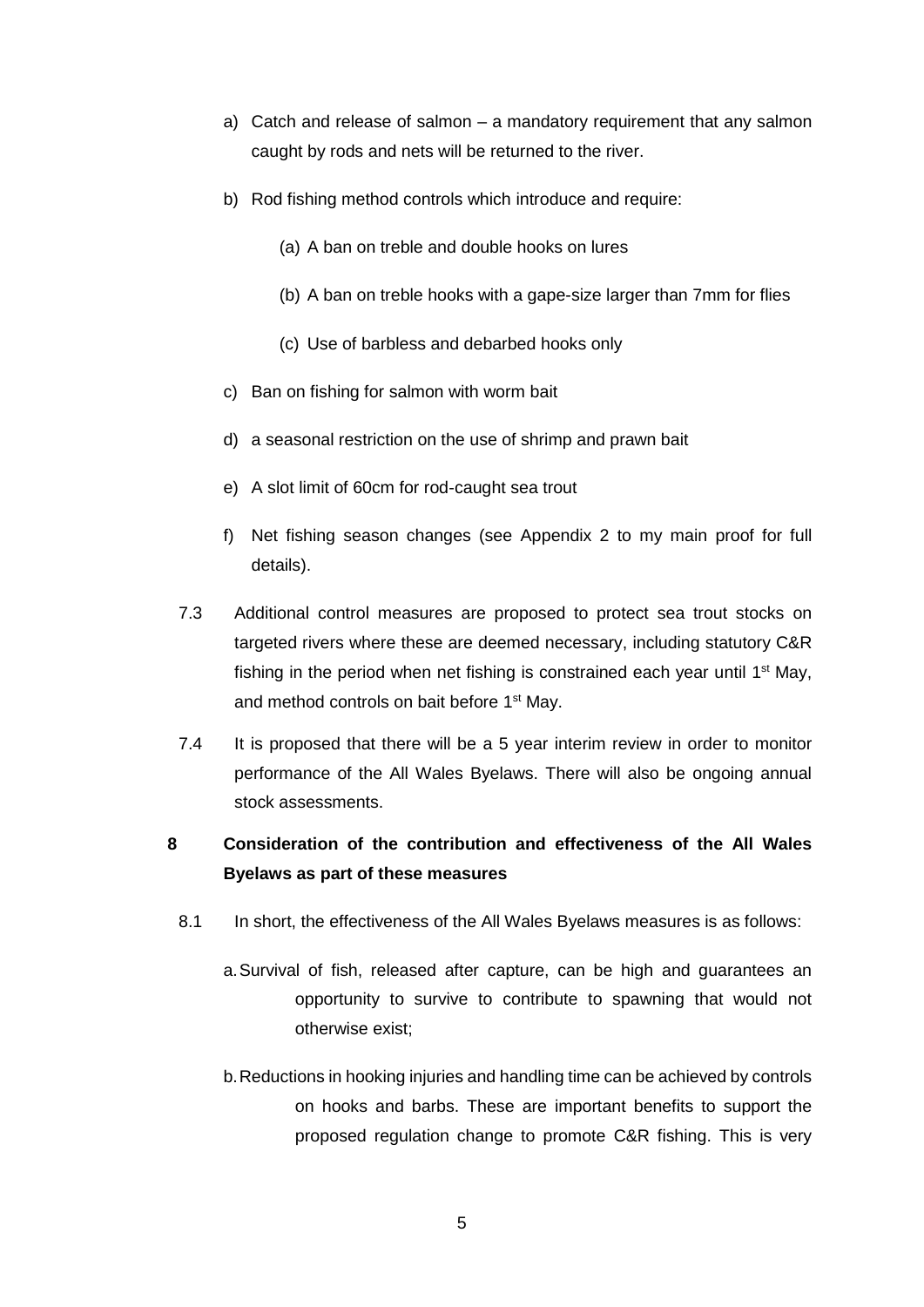evident in proposed controls for Flying-C type lures that are known to have a comparatively high risk of mortality from deep-hooking.

- c.The ban on worm fishing for salmon should minimise the number of fish hooked on this bait, which generally results in deep and sometimes fatal hooking.
- d.The proposals for seasonal use of shrimp and prawn will extend fishing opportunity whilst not increasing post-C&R mortality.
- e.The slot limit will ensure that large, successful and fecund sea trout will survive to contribute to further spawnings.
- 8.2 NRW has various powers under statute to take such enforcement action as it deems appropriate in order to protect our fisheries resource.

# **9 The proportionality of the All Wales Byelaws as a means to address the decline in stock.**

- 9.1 The implementation of the All Wales Byelaws is firstly about the need to regulate the take of fish in these fisheries for conservation purposes and secondly to ensure a degree of equity between the fisheries in meeting these conservation requirements.
- 9.2 Moreover, NRW have carefully considered the socioeconomic impacts of the All Wales Byelaws. NRW have not proposed to close any Welsh river to angling and will keep this under review as stocks continue to be annually assessed. In addition, NRW completed an equalities impact assessment, and concluded that the All Wales Byelaws are appropriate and proportionate to meeting NRW's legitimate aim of protecting salmon and sea trout stocks.
- 9.3 The proposed duration of the All Wales Byelaws (10 years) would ensure (depending on the outcome of a mid-term review) protection of 2-3 generations of fish, most of which in Wales have a generation time of 5 years.